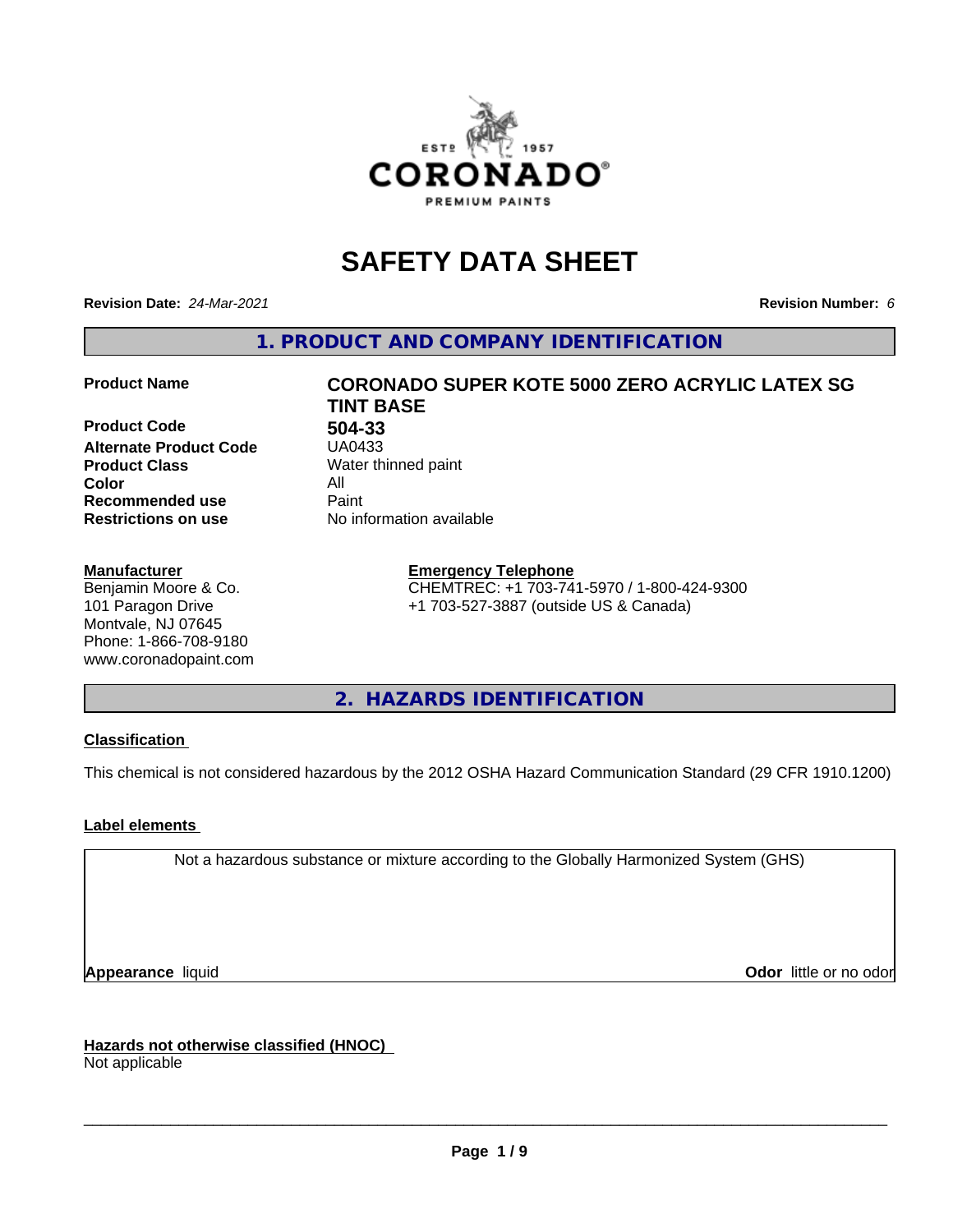# **Other information**

No information available

 **WARNING:** This product contains isothiazolinone compounds at levels of <0.1%. These substances are biocides commonly found in most paints and a variety of personal care products as a preservative. Certain individuals may be sensitive or allergic to these substances, even at low levels.

\_\_\_\_\_\_\_\_\_\_\_\_\_\_\_\_\_\_\_\_\_\_\_\_\_\_\_\_\_\_\_\_\_\_\_\_\_\_\_\_\_\_\_\_\_\_\_\_\_\_\_\_\_\_\_\_\_\_\_\_\_\_\_\_\_\_\_\_\_\_\_\_\_\_\_\_\_\_\_\_\_\_\_\_\_\_\_\_\_\_\_\_\_

# **3. COMPOSITION INFORMATION ON COMPONENTS**

| $\sim$<br>$ -$<br>…∩ame                               | ਂ Nc             | n   |
|-------------------------------------------------------|------------------|-----|
| $\sim$<br>--<br>$+nn$<br>um.<br>dioxide<br>١u<br>---- | $ -$<br>ובר<br>ີ | . . |

|                                                  | 4. FIRST AID MEASURES                                                                                    |
|--------------------------------------------------|----------------------------------------------------------------------------------------------------------|
| <b>General Advice</b>                            | No hazards which require special first aid measures.                                                     |
| <b>Eye Contact</b>                               | Rinse thoroughly with plenty of water for at least 15 minutes and consult a<br>physician.                |
| <b>Skin Contact</b>                              | Wash off immediately with soap and plenty of water while removing all<br>contaminated clothes and shoes. |
| <b>Inhalation</b>                                | Move to fresh air. If symptoms persist, call a physician.                                                |
| Ingestion                                        | Clean mouth with water and afterwards drink plenty of water. Consult a physician<br>if necessary.        |
| <b>Most Important</b><br><b>Symptoms/Effects</b> | None known.                                                                                              |
| <b>Notes To Physician</b>                        | Treat symptomatically.                                                                                   |
|                                                  | 5. FIRE-FIGHTING MEASURES                                                                                |

| <b>Suitable Extinguishing Media</b>                   | Use extinguishing measures that are appropriate to local<br>circumstances and the surrounding environment.                                   |
|-------------------------------------------------------|----------------------------------------------------------------------------------------------------------------------------------------------|
| Protective equipment and precautions for firefighters | As in any fire, wear self-contained breathing apparatus<br>pressure-demand, MSHA/NIOSH (approved or equivalent)<br>and full protective gear. |
| <b>Specific Hazards Arising From The Chemical</b>     | Closed containers may rupture if exposed to fire or<br>extreme heat.                                                                         |
| Sensitivity to mechanical impact                      | No.                                                                                                                                          |
| Sensitivity to static discharge                       | No.                                                                                                                                          |
| <b>Flash Point Data</b><br>Flash point (°F)           | Not applicable                                                                                                                               |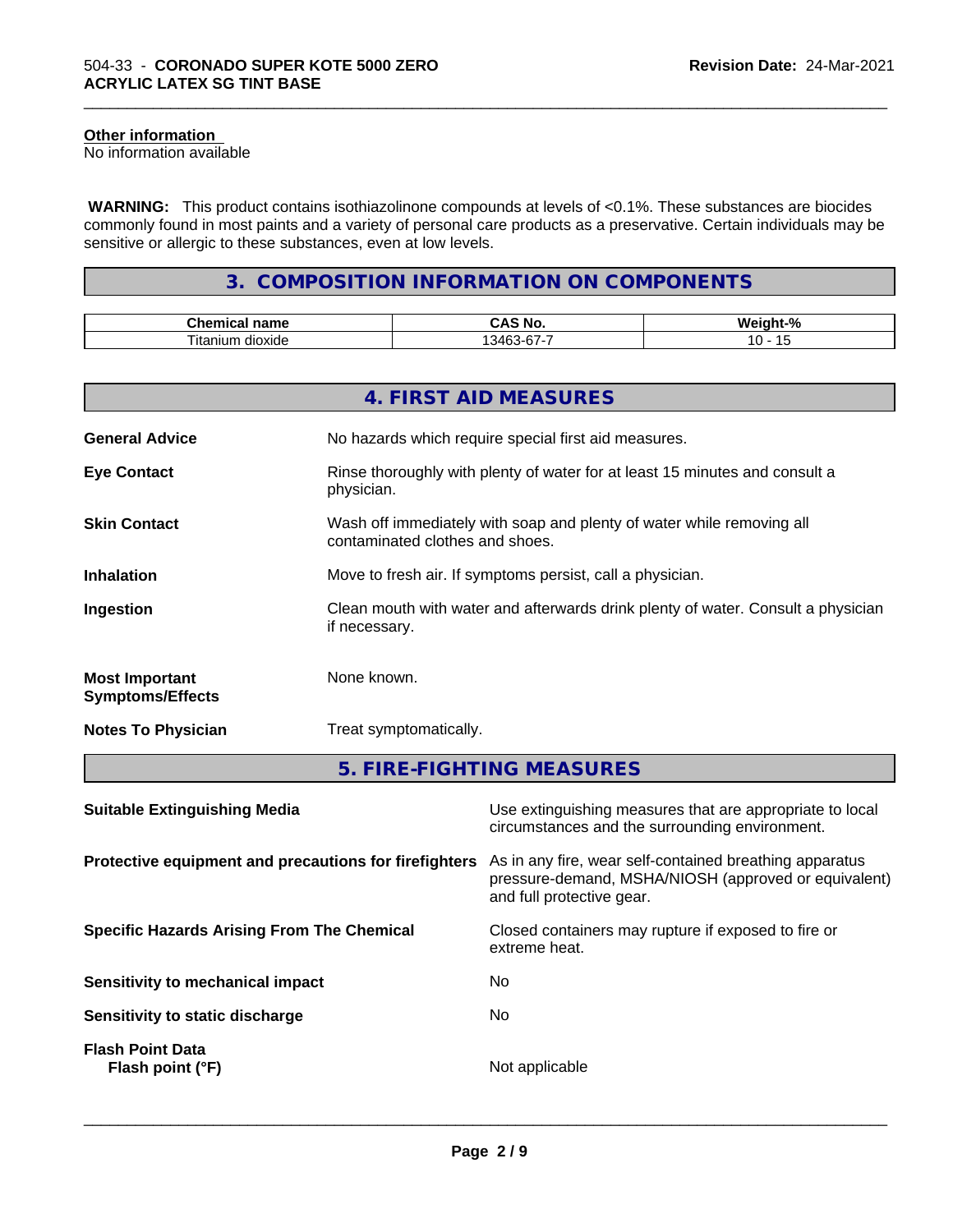| Flash Point (°C)<br>Method                                    |                 | Not applicable<br>Not applicable |                                |
|---------------------------------------------------------------|-----------------|----------------------------------|--------------------------------|
| <b>Flammability Limits In Air</b>                             |                 |                                  |                                |
| Lower flammability limit:<br><b>Upper flammability limit:</b> |                 | Not applicable<br>Not applicable |                                |
| <b>NFPA</b><br>Health: 1                                      | Flammability: 0 | Instability: 0                   | <b>Special: Not Applicable</b> |
| <b>NFPA Legend</b><br>$\bigcap$ blat line and are             |                 |                                  |                                |

\_\_\_\_\_\_\_\_\_\_\_\_\_\_\_\_\_\_\_\_\_\_\_\_\_\_\_\_\_\_\_\_\_\_\_\_\_\_\_\_\_\_\_\_\_\_\_\_\_\_\_\_\_\_\_\_\_\_\_\_\_\_\_\_\_\_\_\_\_\_\_\_\_\_\_\_\_\_\_\_\_\_\_\_\_\_\_\_\_\_\_\_\_

- 0 Not Hazardous
- 1 Slightly
- 2 Moderate
- 3 High
- 4 Severe

*The ratings assigned are only suggested ratings, the contractor/employer has ultimate responsibilities for NFPA ratings where this system is used.*

*Additional information regarding the NFPA rating system is available from the National Fire Protection Agency (NFPA) at www.nfpa.org.*

|                                  | 6. ACCIDENTAL RELEASE MEASURES                                                                                                                                                   |
|----------------------------------|----------------------------------------------------------------------------------------------------------------------------------------------------------------------------------|
| <b>Personal Precautions</b>      | Avoid contact with skin, eyes and clothing. Ensure adequate ventilation.                                                                                                         |
| <b>Other Information</b>         | Prevent further leakage or spillage if safe to do so.                                                                                                                            |
| <b>Environmental precautions</b> | See Section 12 for additional Ecological Information.                                                                                                                            |
| <b>Methods for Cleaning Up</b>   | Soak up with inert absorbent material. Sweep up and shovel into suitable<br>containers for disposal.                                                                             |
|                                  | 7. HANDLING AND STORAGE                                                                                                                                                          |
| <b>Handling</b>                  | Avoid contact with skin, eyes and clothing. Avoid breathing vapors, spray mists or<br>sanding dust. In case of insufficient ventilation, wear suitable respiratory<br>equipment. |
| <b>Storage</b>                   | Keep container tightly closed. Keep out of the reach of children.                                                                                                                |
| <b>Incompatible Materials</b>    | No information available                                                                                                                                                         |
|                                  |                                                                                                                                                                                  |

**8. EXPOSURE CONTROLS/PERSONAL PROTECTION**

#### **Exposure Limits**

| rhamia<br>$\sim$ 14.44 $\sigma$<br>⊶ne.<br>ernic<br>name | JGIH ⊺            | <b>DE</b><br>$\mathbf{r}$<br>-<br>-- |
|----------------------------------------------------------|-------------------|--------------------------------------|
| dioxide<br>, itanium                                     | TWA.<br>na/m<br>v | .<br>.<br>וטו<br>w                   |

#### **Legend**

ACGIH - American Conference of Governmental Industrial Hygienists Exposure Limits OSHA - Occupational Safety & Health Administration Exposure Limits N/E - Not Established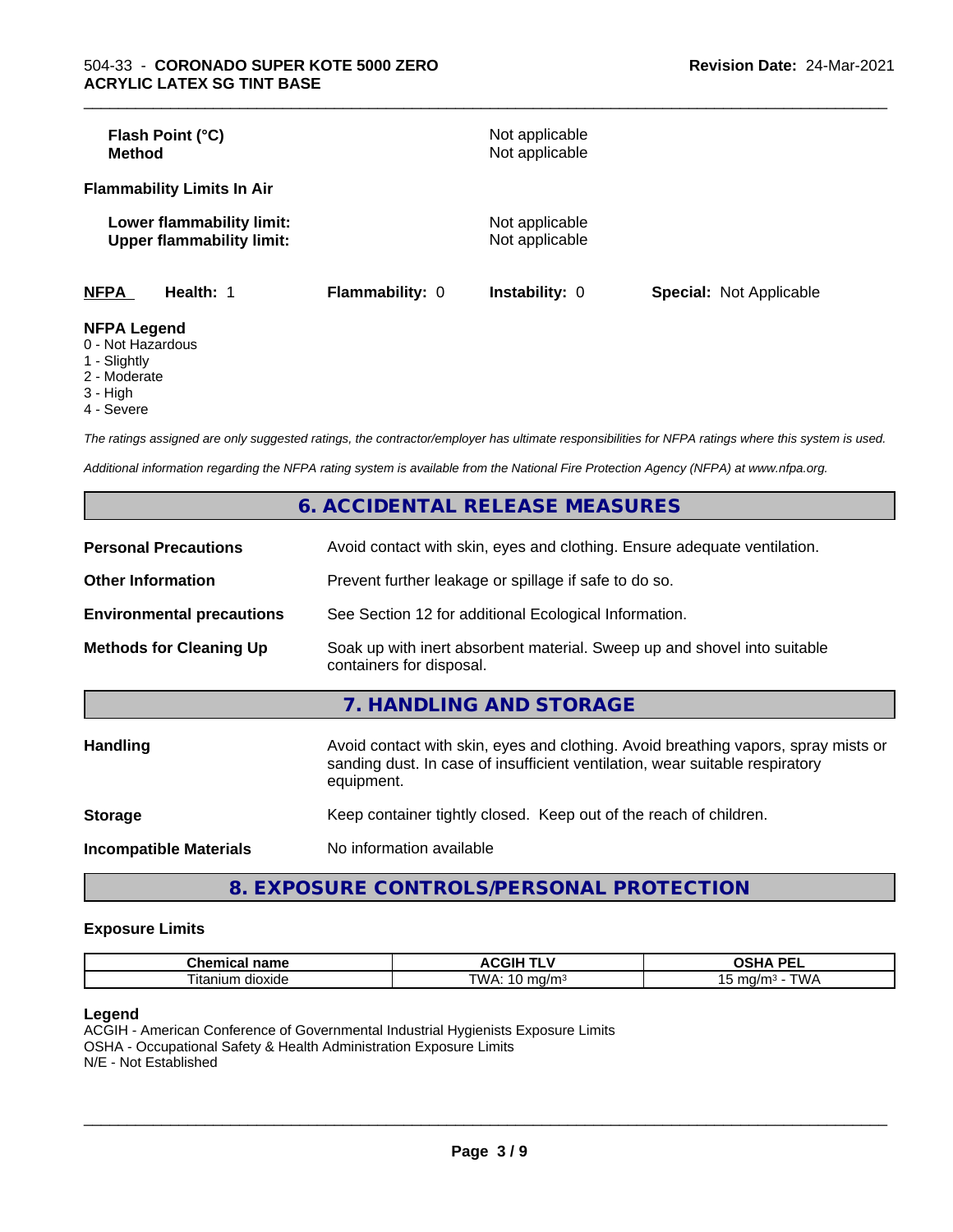| <b>Engineering Measures</b>          | Ensure adequate ventilation, especially in confined areas.                                                                          |
|--------------------------------------|-------------------------------------------------------------------------------------------------------------------------------------|
| <b>Personal Protective Equipment</b> |                                                                                                                                     |
| <b>Eye/Face Protection</b>           | Safety glasses with side-shields.                                                                                                   |
| <b>Skin Protection</b>               | Protective gloves and impervious clothing.                                                                                          |
| <b>Respiratory Protection</b>        | In case of insufficient ventilation wear suitable respiratory equipment.                                                            |
| <b>Hygiene Measures</b>              | Avoid contact with skin, eyes and clothing. Remove and wash contaminated<br>clothing before re-use. Wash thoroughly after handling. |

\_\_\_\_\_\_\_\_\_\_\_\_\_\_\_\_\_\_\_\_\_\_\_\_\_\_\_\_\_\_\_\_\_\_\_\_\_\_\_\_\_\_\_\_\_\_\_\_\_\_\_\_\_\_\_\_\_\_\_\_\_\_\_\_\_\_\_\_\_\_\_\_\_\_\_\_\_\_\_\_\_\_\_\_\_\_\_\_\_\_\_\_\_

# **9. PHYSICAL AND CHEMICAL PROPERTIES**

| Appearance                           | liquid                   |
|--------------------------------------|--------------------------|
| Odor                                 | little or no odor        |
| <b>Odor Threshold</b>                | No information available |
| Density (Ibs/gal)                    | $9.6 - 10.0$             |
| <b>Specific Gravity</b>              | $1.15 - 1.20$            |
| рH                                   | No information available |
| <b>Viscosity (cps)</b>               | No information available |
| Solubility(ies)                      | No information available |
| <b>Water solubility</b>              | No information available |
| <b>Evaporation Rate</b>              | No information available |
| Vapor pressure                       | No information available |
| Vapor density                        | No information available |
| Wt. % Solids                         | $35 - 45$                |
| Vol. % Solids                        | $25 - 35$                |
| Wt. % Volatiles                      | $55 - 65$                |
| <b>Vol. % Volatiles</b>              | $65 - 75$                |
| <b>VOC Regulatory Limit (g/L)</b>    | < 5                      |
| <b>Boiling Point (°F)</b>            | 212                      |
| <b>Boiling Point (°C)</b>            | 100                      |
| Freezing point (°F)                  | 32                       |
| <b>Freezing Point (°C)</b>           | 0                        |
| Flash point (°F)                     | Not applicable           |
| Flash Point (°C)                     | Not applicable           |
| <b>Method</b>                        | Not applicable           |
| Flammability (solid, gas)            | Not applicable           |
| <b>Upper flammability limit:</b>     | Not applicable           |
| Lower flammability limit:            | Not applicable           |
| <b>Autoignition Temperature (°F)</b> | No information available |
| <b>Autoignition Temperature (°C)</b> | No information available |
| Decomposition Temperature (°F)       | No information available |
| Decomposition Temperature (°C)       | No information available |
| <b>Partition coefficient</b>         | No information available |

# **10. STABILITY AND REACTIVITY**

**Reactivity Not Applicable** Not Applicable

**Chemical Stability Chemical Stability** Stable under normal conditions.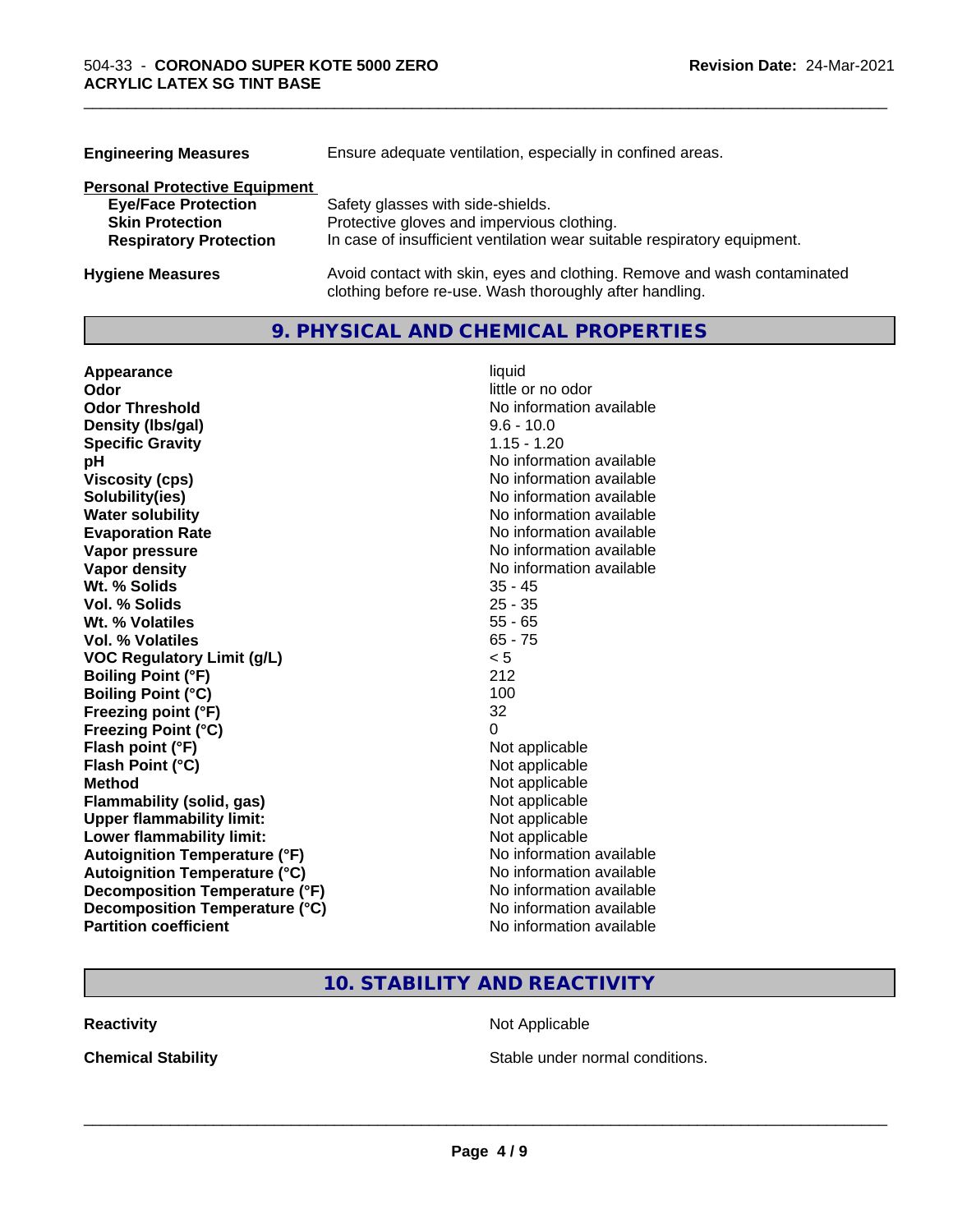| <b>Conditions to avoid</b>               | Prevent from freezing.                                                                                      |
|------------------------------------------|-------------------------------------------------------------------------------------------------------------|
| <b>Incompatible Materials</b>            | No materials to be especially mentioned.                                                                    |
| <b>Hazardous Decomposition Products</b>  | None under normal use.                                                                                      |
| Possibility of hazardous reactions       | None under normal conditions of use.                                                                        |
|                                          | 11. TOXICOLOGICAL INFORMATION                                                                               |
| <b>Product Information</b>               |                                                                                                             |
| Information on likely routes of exposure |                                                                                                             |
|                                          |                                                                                                             |
| <b>Principal Routes of Exposure</b>      | Eye contact, skin contact and inhalation.                                                                   |
| <b>Acute Toxicity</b>                    |                                                                                                             |
| <b>Product Information</b>               | No information available                                                                                    |
|                                          | Symptoms related to the physical, chemical and toxicological characteristics                                |
| <b>Symptoms</b>                          | No information available                                                                                    |
|                                          | Delayed and immediate effects as well as chronic effects from short and long-term exposure                  |
| Eye contact                              | May cause slight irritation.                                                                                |
| <b>Skin contact</b>                      | Substance may cause slight skin irritation. Prolonged or repeated contact may dry                           |
|                                          | skin and cause irritation.                                                                                  |
| <b>Inhalation</b>                        | May cause irritation of respiratory tract.                                                                  |
| Ingestion<br><b>Sensitization</b>        | Ingestion may cause gastrointestinal irritation, nausea, vomiting and diarrhea.<br>No information available |
| <b>Neurological Effects</b>              | No information available.                                                                                   |
| <b>Mutagenic Effects</b>                 | No information available.                                                                                   |
| <b>Reproductive Effects</b>              | No information available.                                                                                   |
| <b>Developmental Effects</b>             | No information available.                                                                                   |
| <b>Target organ effects</b>              | No information available.                                                                                   |
| <b>STOT - single exposure</b>            | No information available.                                                                                   |
| <b>STOT - repeated exposure</b>          | No information available.                                                                                   |
| Other adverse effects                    | No information available.                                                                                   |
| <b>Aspiration Hazard</b>                 | No information available                                                                                    |
| <b>Numerical measures of toxicity</b>    |                                                                                                             |
|                                          | The following values are calculated based on chapter 3.1 of the GHS document                                |
| <b>ATEmix (oral)</b>                     | 73998 mg/kg                                                                                                 |

### **Component Information**

| Chemical name                       | <b>D50</b><br>)ral   | LD50<br>Dermal | LC50<br>Inhalation |
|-------------------------------------|----------------------|----------------|--------------------|
| $- \cdot$ .<br>ı dıoxıde<br>itanium | Rat<br>0000<br>mg/kg |                |                    |
| 13463-67-7                          |                      |                |                    |

# **Chronic Toxicity**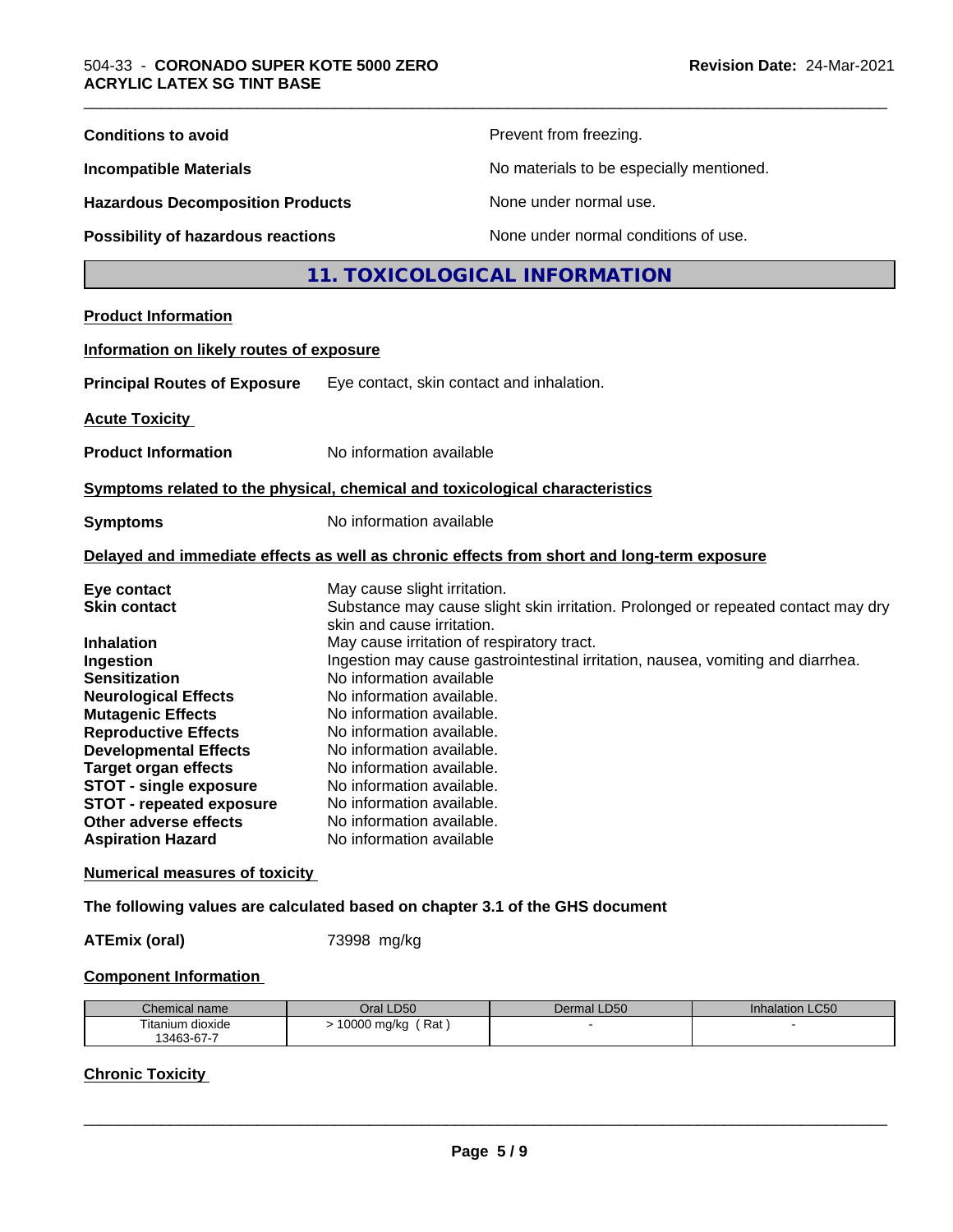#### **Carcinogenicity**

*The information below indicateswhether each agency has listed any ingredient as a carcinogen:.*

| <b>Chemical name</b>                       | <b>IARC</b>                     | <b>NTP</b> | <b>OSHA</b> |
|--------------------------------------------|---------------------------------|------------|-------------|
|                                            | .<br>2R<br>Possible Human<br>40 |            | Listed<br>. |
| . . <del>. .</del><br>dioxide<br>l itanıum | Carcinogen                      |            |             |

\_\_\_\_\_\_\_\_\_\_\_\_\_\_\_\_\_\_\_\_\_\_\_\_\_\_\_\_\_\_\_\_\_\_\_\_\_\_\_\_\_\_\_\_\_\_\_\_\_\_\_\_\_\_\_\_\_\_\_\_\_\_\_\_\_\_\_\_\_\_\_\_\_\_\_\_\_\_\_\_\_\_\_\_\_\_\_\_\_\_\_\_\_

• Although IARC has classified titanium dioxide as possibly carcinogenic to humans (2B), their summary concludes: "No significant exposure to titanium dioxide is thought to occur during the use of products in which titanium dioxide is bound to other materials, such as paint."

#### **Legend**

IARC - International Agency for Research on Cancer NTP - National Toxicity Program OSHA - Occupational Safety & Health Administration

**12. ECOLOGICAL INFORMATION**

# **Ecotoxicity Effects**

The environmental impact of this product has not been fully investigated.

### **Product Information**

# **Acute Toxicity to Fish**

No information available

#### **Acute Toxicity to Aquatic Invertebrates**

No information available

#### **Acute Toxicity to Aquatic Plants**

No information available

#### **Persistence / Degradability**

No information available.

#### **Bioaccumulation**

There is no data for this product.

#### **Mobility in Environmental Media**

No information available.

#### **Ozone**

No information available

#### **Component Information**

#### **Acute Toxicity to Fish**

Titanium dioxide  $LC50:$  > 1000 mg/L (Fathead Minnow - 96 hr.)

### **Acute Toxicity to Aquatic Invertebrates**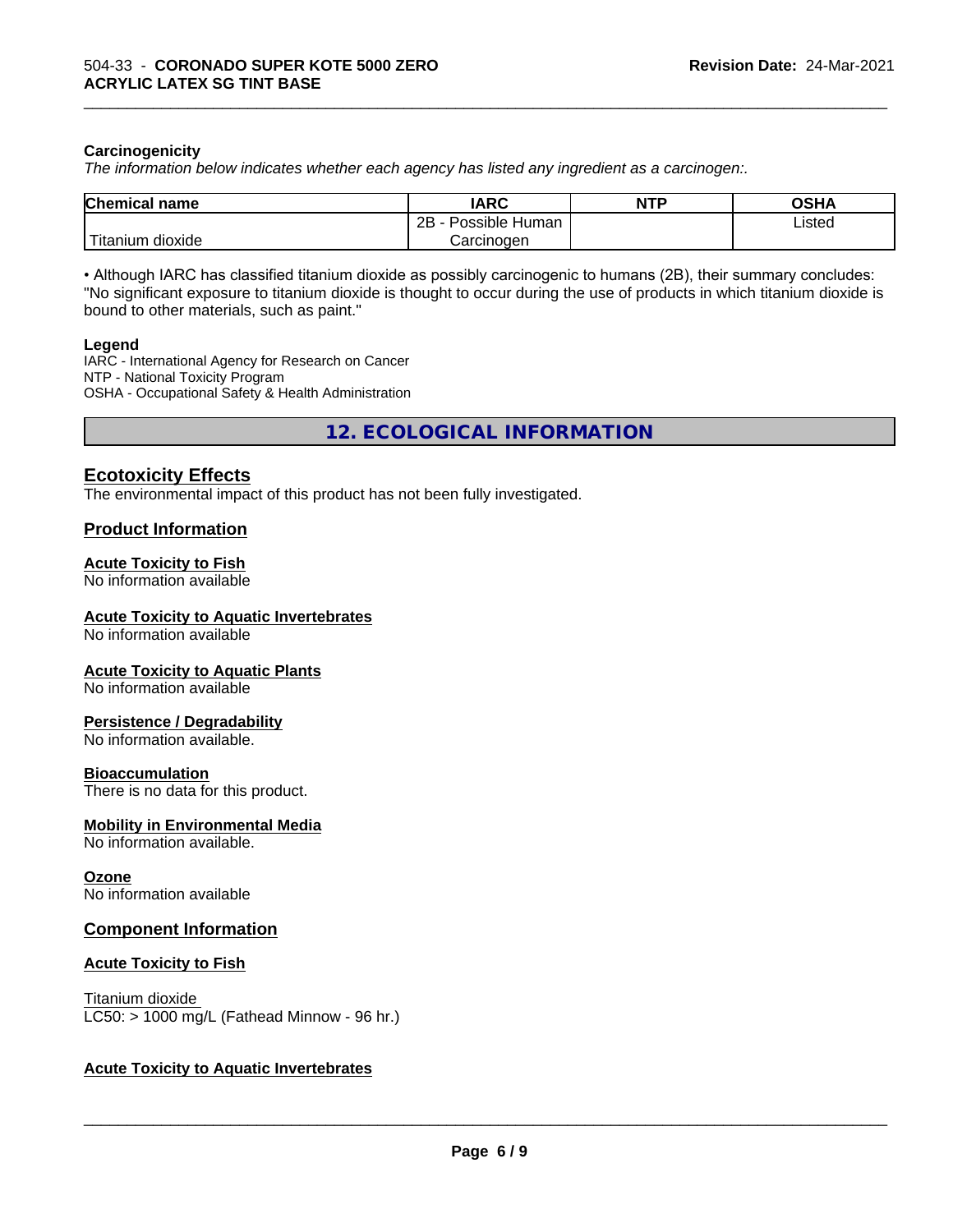No information available

#### **Acute Toxicity to Aquatic Plants**

No information available

|                              | 13. DISPOSAL CONSIDERATIONS                                                                                                                                                                                               |
|------------------------------|---------------------------------------------------------------------------------------------------------------------------------------------------------------------------------------------------------------------------|
| <b>Waste Disposal Method</b> | Dispose of in accordance with federal, state, and local regulations. Local<br>requirements may vary, consult your sanitation department or state-designated<br>environmental protection agency for more disposal options. |
|                              | 14. TRANSPORT INFORMATION                                                                                                                                                                                                 |
| <b>DOT</b>                   | Not regulated                                                                                                                                                                                                             |
| <b>ICAO/IATA</b>             | Not regulated                                                                                                                                                                                                             |
| <b>IMDG/IMO</b>              | Not regulated                                                                                                                                                                                                             |
|                              | <b>15. REGULATORY INFORMATION</b>                                                                                                                                                                                         |

\_\_\_\_\_\_\_\_\_\_\_\_\_\_\_\_\_\_\_\_\_\_\_\_\_\_\_\_\_\_\_\_\_\_\_\_\_\_\_\_\_\_\_\_\_\_\_\_\_\_\_\_\_\_\_\_\_\_\_\_\_\_\_\_\_\_\_\_\_\_\_\_\_\_\_\_\_\_\_\_\_\_\_\_\_\_\_\_\_\_\_\_\_

# **International Inventories**

| <b>TSCA: United States</b> | Yes - All components are listed or exempt. |
|----------------------------|--------------------------------------------|
| <b>DSL: Canada</b>         | Yes - All components are listed or exempt. |

# **Federal Regulations**

| SARA 311/312 hazardous categorization |  |
|---------------------------------------|--|
|---------------------------------------|--|

| Acute health hazard               | N٥ |
|-----------------------------------|----|
| Chronic Health Hazard             | N٥ |
| Fire hazard                       | N٥ |
| Sudden release of pressure hazard | N٥ |
| Reactive Hazard                   | N٥ |

#### **SARA 313**

Section 313 of Title III of the Superfund Amendments and Reauthorization Act of 1986 (SARA). This product contains a chemical or chemicals which are subject to the reporting requirements of the Act and Title 40 of the Code of Federal Regulations, Part 372:

*None*

**Clean Air Act,Section 112 Hazardous Air Pollutants (HAPs) (see 40 CFR 61)** This product contains the following HAPs:

*None*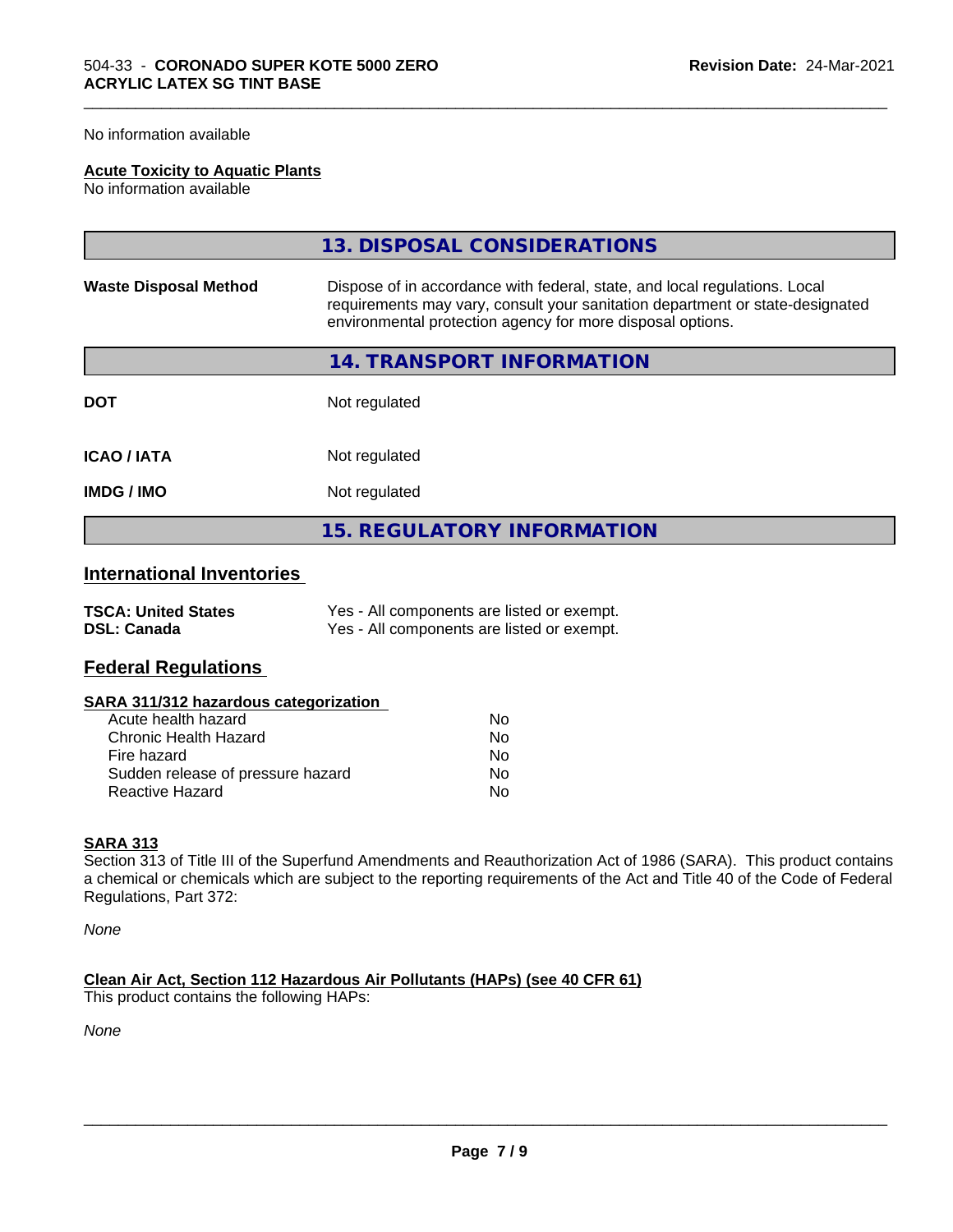# **US State Regulations**

#### **California Proposition 65**

**AVIMARNING:** Cancer and Reproductive Harm– www.P65warnings.ca.gov

#### **State Right-to-Know**

| <b>Chemical name</b>     | <b>Massachusetts</b> | . Jersev<br>״יים הי<br>' A C AA | Pennsylvania |
|--------------------------|----------------------|---------------------------------|--------------|
| --<br>itanium<br>dioxide |                      |                                 |              |
| Kaolin                   |                      |                                 |              |

\_\_\_\_\_\_\_\_\_\_\_\_\_\_\_\_\_\_\_\_\_\_\_\_\_\_\_\_\_\_\_\_\_\_\_\_\_\_\_\_\_\_\_\_\_\_\_\_\_\_\_\_\_\_\_\_\_\_\_\_\_\_\_\_\_\_\_\_\_\_\_\_\_\_\_\_\_\_\_\_\_\_\_\_\_\_\_\_\_\_\_\_\_

**Legend**

X - Listed

| 16. OTHER INFORMATION                                         |           |                        |                      |          |  |
|---------------------------------------------------------------|-----------|------------------------|----------------------|----------|--|
| $HMIS -$                                                      | Health: 1 | <b>Flammability: 0</b> | <b>Reactivity: 0</b> | $PPE: -$ |  |
| <b>HMIS Legend</b><br>0 - Minimal Hazard<br>1 - Slight Hazard |           |                        |                      |          |  |

- 2 Moderate Hazard
- 3 Serious Hazard
- 4 Severe Hazard
- \* Chronic Hazard

X - Consult your supervisor or S.O.P. for "Special" handling instructions.

*Note: The PPE rating has intentionally been left blank. Choose appropriate PPE that will protect employees from the hazards the material will present under the actual normal conditions of use.*

*Caution: HMISÒ ratings are based on a 0-4 rating scale, with 0 representing minimal hazards or risks, and 4 representing significant hazards or risks. Although HMISÒ ratings are not required on MSDSs under 29 CFR 1910.1200, the preparer, has chosen to provide them. HMISÒ ratings are to be used only in conjunction with a fully implemented HMISÒ program by workers who have received appropriate HMISÒ training. HMISÒ is a registered trade and service mark of the NPCA. HMISÒ materials may be purchased exclusively from J. J. Keller (800) 327-6868.*

 **WARNING!** If you scrape, sand, or remove old paint, you may release lead dust. LEAD IS TOXIC. EXPOSURE TO LEAD DUST CAN CAUSE SERIOUS ILLNESS, SUCH AS BRAIN DAMAGE, ESPECIALLY IN CHILDREN. PREGNANT WOMEN SHOULD ALSO AVOID EXPOSURE.Wear a NIOSH approved respirator to control lead exposure. Clean up carefully with a HEPA vacuum and a wet mop. Before you start, find out how to protect yourself and your family by contacting the National Lead Information Hotline at 1-800-424-LEAD or log on to www.epa.gov/lead.

| <b>Prepared By</b>      | <b>Product Stewardship Department</b><br>Benjamin Moore & Co.<br>101 Paragon Drive<br>Montvale, NJ 07645<br>800-225-5554 |
|-------------------------|--------------------------------------------------------------------------------------------------------------------------|
| <b>Revision Date:</b>   | 24-Mar-2021                                                                                                              |
| <b>Revision Summary</b> | Not available                                                                                                            |